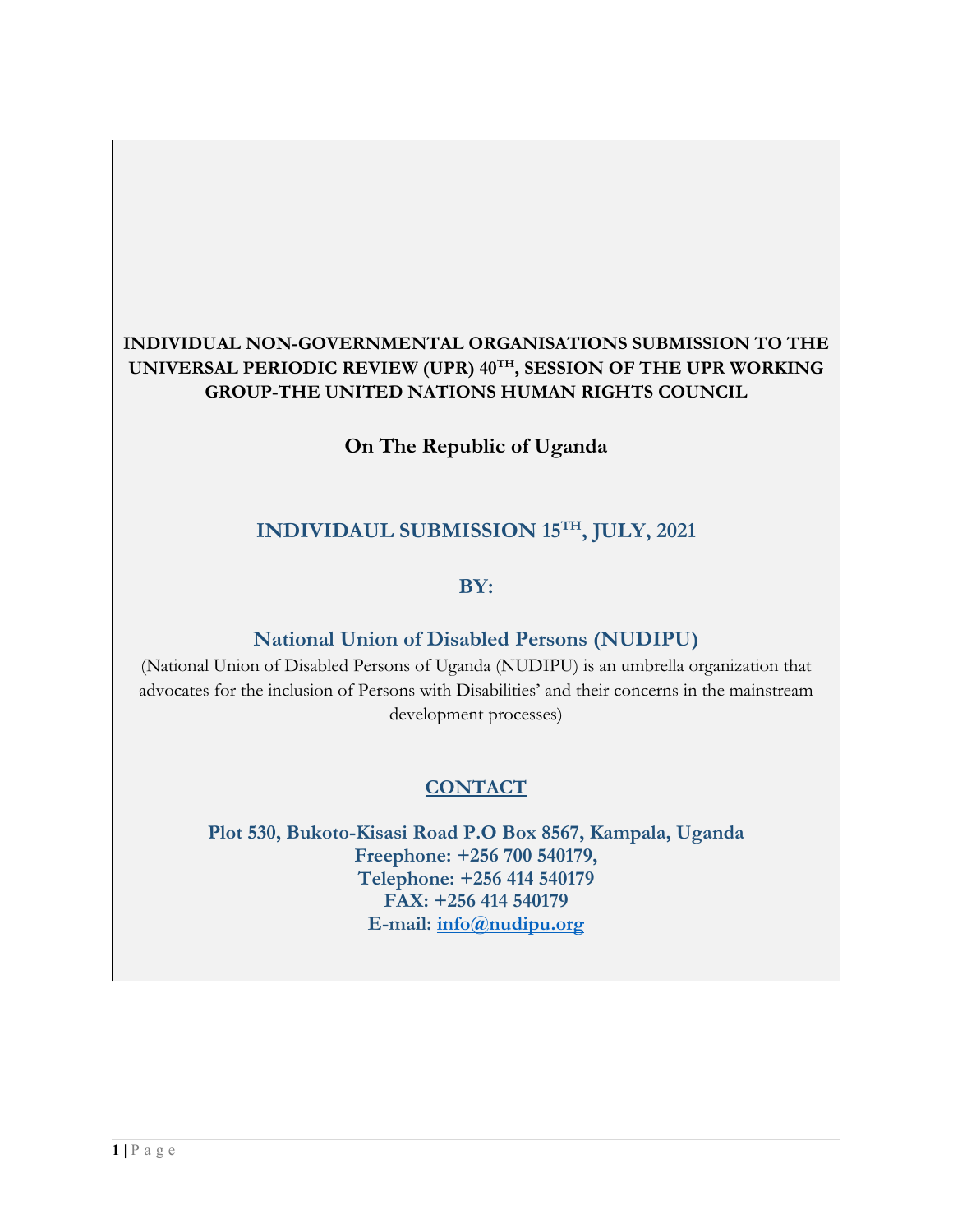#### **INTRODUCTION**

#### **a) About the Submitting Organisation**

The National Union of Disabled Persons of Uganda (NUDIPU) is an umbrella organization that advocates for the inclusion of Persons with Disabilities' and their concerns in the mainstream development processes. NUDIPU'<sup>s</sup> Vision is 'A Just and Fair Society where Persons with Disabilities live <sup>a</sup> prosperous and dignified life.' NUDIPU'<sup>s</sup> Mission is to advocate for the rights of Persons with Disability in <sup>a</sup> unified voice for improved livelihoods. This report has been compiled by NUDIPU through <sup>a</sup> collaborative approach with Organizations of Persons with Disabilities (OPDs) including; Mental Health Uganda (MHU); Uganda National Association of the Blind (UNAB); Uganda Parents of Persons with Intellectual Disabilities (UPPID); Epileptic Support Association of Uganda (ESAU); Uganda National Association of the Deaf (UNAD); Uganda Albinos Association (UAA); Uganda National Action on Physical Disability (UNAPD); National Union of Women with Disabilities of Uganda (NUWODU); Foundation of Persons affected by Dwarfism (FPAD); National Association of Deaf Blind Union (NADBU); Source of the Nile Union for Persons with Albinism (SNUPA); Uganda Federation of the Hard of Hearing (UFHOH); Show Abilities Uganda (SAU); Uganda Society for Disabled Children (USDC); Triumph Uganda-Mental Health support and recovery program.

#### **b) About the Report**

This report is about rights and freedoms of Persons with Disabilities. These constitute 12.4% of the total population in Uganda. 1 However, the Uganda Functional Difficulties Survey puts the total population of Persons with Disabilities in Uganda to 16.5%<sup>2</sup>. Disability Movement in Uganda led by National Union of Disabled Persons of Uganda (NUDIPU) 3 together with Organizations of Persons with Disabilities (OPDs) have noted progress and challenges by Government of Uganda on disability rights since 2016 when Uganda was last reviewed by the UN Human Rights Council in its 2<sup>nd</sup> Cycle review. We also note that there are still several gaps that have hampered the effective realization of the rights of Persons with Disabilities for inclusive development. These have fallen short of the aspirations in the United Nations Convention on the Rights of Persons with Disabilities (CRPD) and other international human rights instruments to which Uganda is <sup>a</sup> party.

This report underwent quality assurance through <sup>a</sup> validation meeting of the membership to eventually produce this final report under submission to the UPR processes. The report is divided in two sections. The first section examines the recommendations accepte<sup>d</sup> in the <sup>2</sup>nd Cycle Review and the progress achieved in their implementation. Section II discusses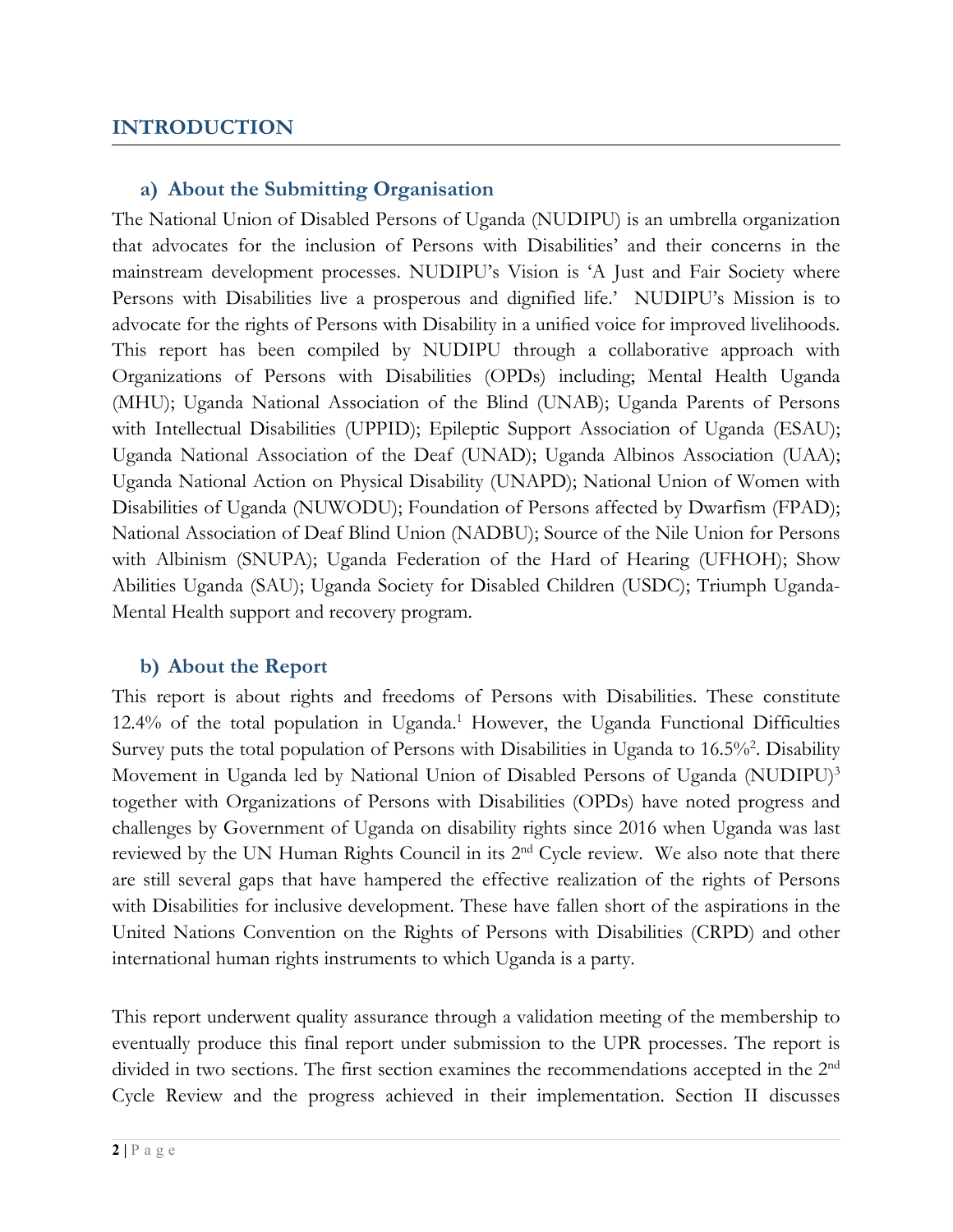emerging developments of human rights relating to PWDs in the period under review and therein also makes various recommendations.

#### **Recommendations on PWDs from <sup>2</sup>nd Cycle Review <sup>2016</sup> Accepted by Uganda.**

- 1. 115.20 Take the measures necessary for the amendment of the law on children in accordance with the Convention on the Rights of Persons with Disabilities (Togo) at page 14;
- 2. 115.21 Amend the Children (Amendment) Act in line with the Convention on the Rights of Persons with Disabilities, aiming at mainstreaming the rights of children with disabilities across all programmes, and provide the necessary resources for their protection (Portugal) at page 14;
- 3. 115.122 Implement the Abuja Declaration on Roll Back Malaria in Africa with particular emphasis on concluding the enactment of the National Health Insurance Bill to cover vulnerable groups, such as those in the informal sector, low-income households, people with disabilities, the elderly and children (Kenya) at page 20;
- 4. 115.129 Implement legal provisions for better protection of persons with disabilities (Angola) at page 20;
- 5. 115.130 Promote and respect the basic rights of persons with disabilities without distinction (Djibouti) at page 20;
- 6. 115.131 Intensify its efforts to raise public awareness on the rights of persons with disabilities (Sudan) at page 20;
- 7. 115.140 Continue to implement policies for the development of its people, including measures taken for equal opportunities for women and persons with disabilities in the economic and social development of the country (Pakistan) at page 21;
- 8. 116.18 Increase the job quota for people with disabilities (Congo).

## **SECTION I: PROGRESS AT IMPLEMENTATION OF HUMAN RIGHTS RECOMMENDATIONS 2016-2021**

#### **A. Progressive Legislative Reforms to guarantee rights of PWDs**.

1.1 In the period under review, the Government of Uganda enacted <sup>a</sup> new **Persons With Disabilities Act 2020** which domesticates the Convention of the Rights of Persons with Disabilities (CRPD) and is the Principal Legislation which guarantees the rights of Persons with Disabilities to equality and non-discrimination. This law was assented to on 19 September 2019 and Commenced on 14 February 2020. The Act seeks to provide for the respect and promotion of the fundamental and other human rights and freedoms of persons with disabilities; to re-establish the National Council for Disability as the National Council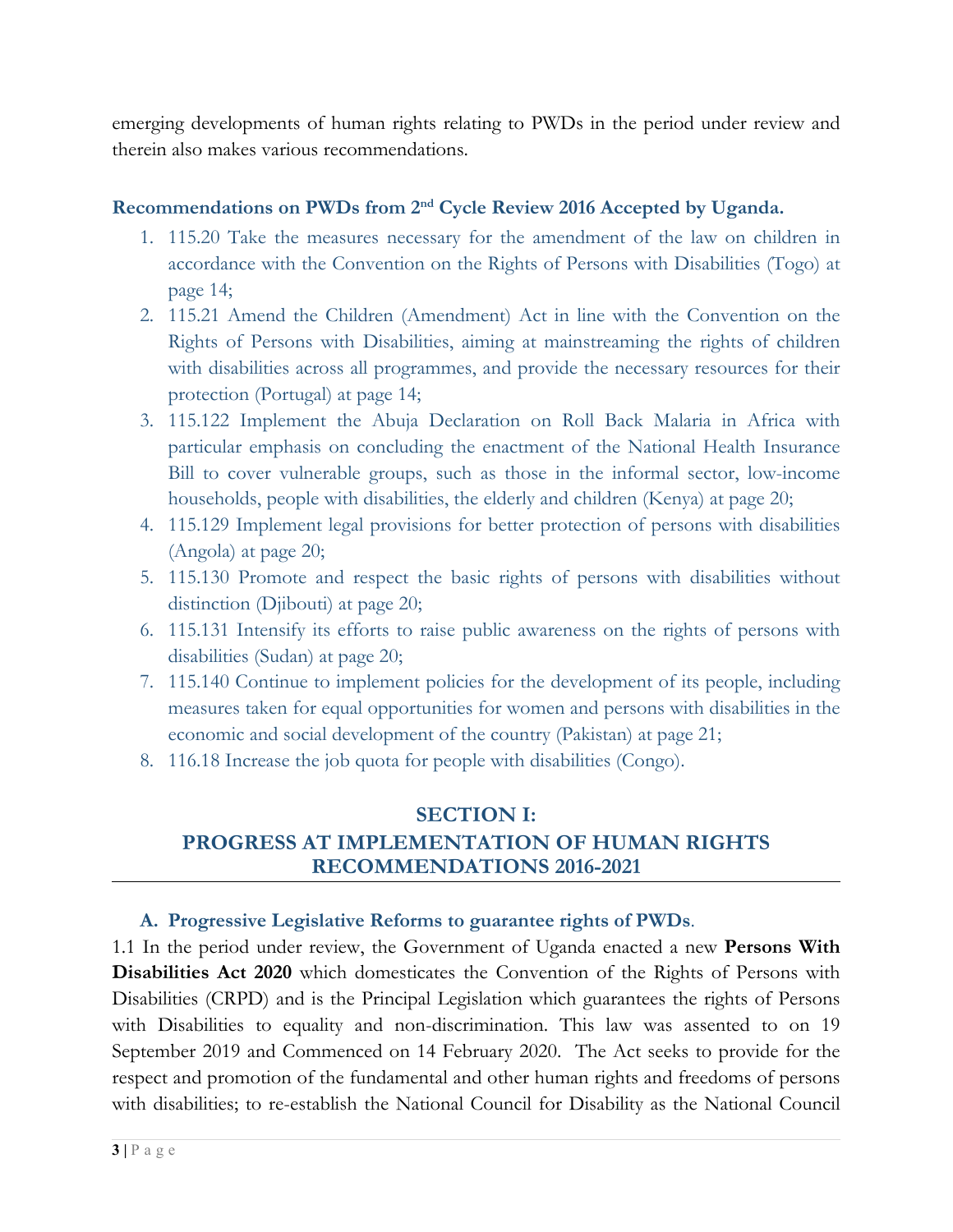for Persons with Disabilities; to transfer the property of the Uganda Foundation for the Blind to the National Council for Persons with Disabilities; to provide for the local government councils for persons with disabilities; to repeal the Persons with Disabilities Act, the National Council for Disability Act and the Uganda Foundation for the Blind Act, and to provide for related matters. 4 To operationalize Persons with Disabilities Act, 2020, Government of Uganda also initiated the formulation of Regulations which are now pending approval by Government.

1.2 Further progression has been witnessed when the Government of Uganda enacted the **Mental Health Act, 2019** which goes further in promoting the rights of Persons with Mental Disabilities. The revised mental health law provides for <sup>a</sup> number of changes in the administrative pattern of mental health services in the country, in conformity with the UN Convention on the Rights of Persons with Disability (CRPD), to which Uganda is <sup>a</sup> signatory. It makes mental health services part of all health facilities. Outdated terms, such as 'lunatic', 'idiot' and 'person of unsound mind', which have long carried derogatory connotations, were substituted with new terms such as 'person with mental illness' or 'patient', and 'detention' was replaced by 'admission'. Furthermore, the law provides definitions of important terms such as 'mental disorder'. This is expected to significantly reduce stigma and discrimination.' 5

1.3 The Government of Uganda also issued **the Mental Treatment Act-Statutory Instrument 279—1 (The Mental Treatment Rules)** - (Under section 43 of the Act.) to operationalize the Act.

1.4 Other legislative reforms that have been commenced by the Government of Uganda during the period under review include process of drafting the National Policy on Disability to replace 2006 National Policy on Disability that has become defunct and not in tandem with the contemporary progressions on PWD rights discourse. At the time of writing this report, the draft Policy was pending Cabinet approval.

1.5 While the Building Control Act was enacted in 2013, the Government of Uganda commenced its operationalization in 2018 to promote and ensure planned, decent and safe building structures that are developed in harmony with the environment. While the Public Finance and Management Act was enacted in 2015, the Government of Uganda operationalized it in 2017 to ensure that all Budgets are gender and disability sensitive. In 2018, the Government of Uganda committed to achieve <sup>a</sup> set of targets regarding the rights of Persons with disabilities in the London Global Disability Summit which was held in the four thematic areas including equality and non-discrimination. Government removed taxes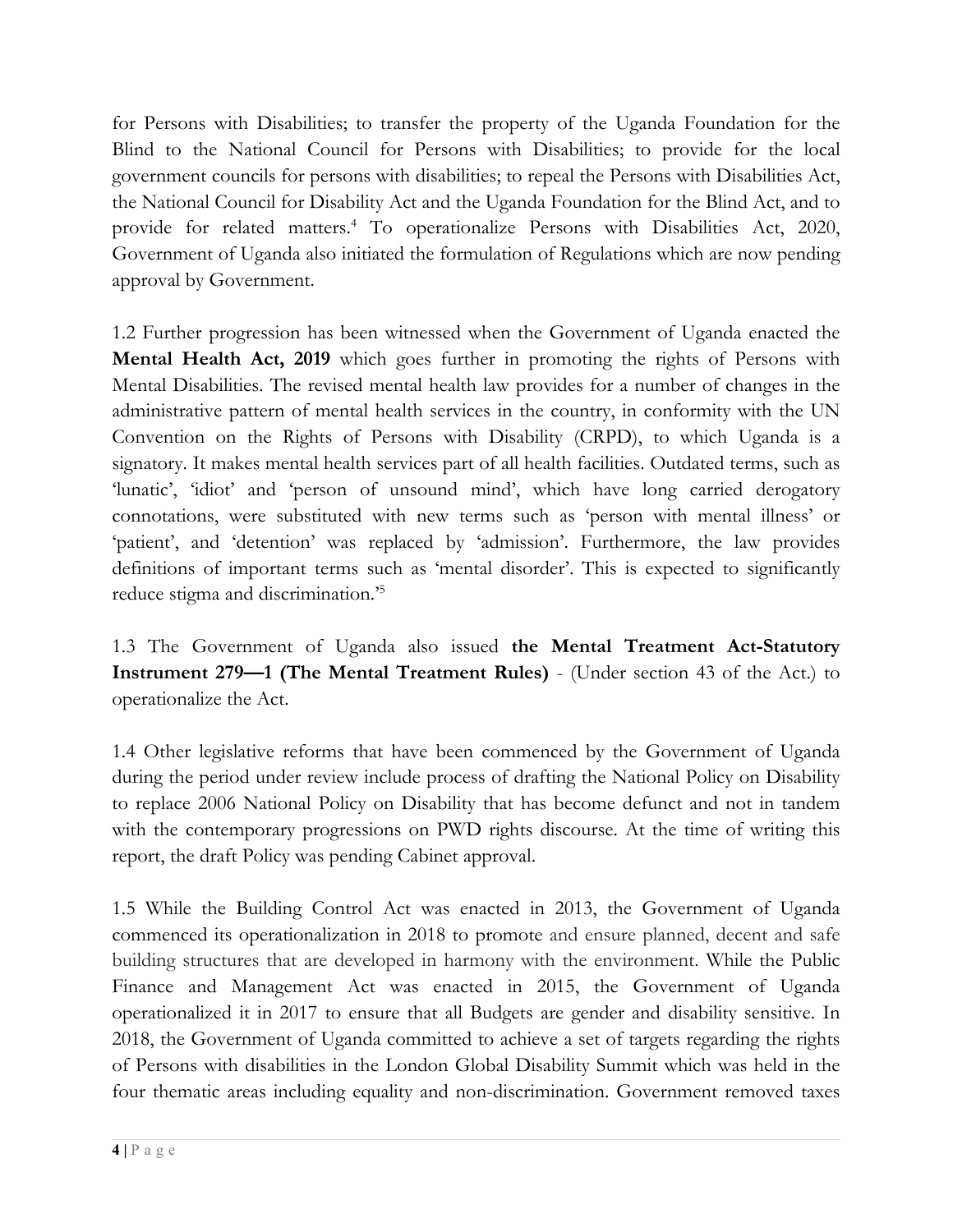on the impartation of the sunscreen lotions for persons with albinism. In 2017, Government of Uganda came up with the **National Disability inclusive Planning Guide**lines to guide on Disability inclusion.

#### **B. Emerging Concerns with the Legislative Framework**

**1.6 Lack of operationalisation rules and presence of derogatory terms in some laws in relation to PWDs;** The Mental Health Act falls short of the CRPD Standards by maintaining the medical model of disability (forced hospitalisation, use of ECT and seclusion) 6 . Absence of Regulations for Persons with Disabilities Act, 2020 and Mental Health Act, 2019 makes it difficult for the effective implementation of the said Laws. Some Provisions containing derogatory language are still in the Statue Books in spite of the Court Judgements in the cases *Center for Health, Human rights and Development (CEHURD) and Mr. Yiga Daniel Versus Attorney General, Cconstitutional Petition Number 64 and Bushoborozi Eric Versus Uganda.* The Sections are; 45, 48, 82(6) of the Trial on Indictment Act (TIA), Sections 113 and 117 of the Magistrates Courts Act (MCA) and Section 74 of the Prisons Act which refers Persons with Disabilities as insane and abnormal persons. While the National Disability inclusive Planning Guidelines were developed to guide on Disability inclusion, these have not been popularised to the various Ministries, Departments and Agencies (MDAs).

#### **C. Recommendations in relation to Legislative Reforms**

- a) Government of Uganda should undertake <sup>a</sup> review of the Mental Health Act 2019 to align it with the Convention on the Rights of Persons With Disabilities;
- b) The Government of Uganda should review and amend Section 9 (2) (a) of the Bank of Uganda Act, Section 57 (2) (b) of the Land Act, Section 53 (1) (b) of the Financial Institutions Act, the Trial on Indictment Act (Sections 45, 48, 82(6) and the Magistrates Courts Act (Sections 113 and 117) and the Prions Act (Section 74) to include provisions on legal and the procedural accommodations on psychosocial disabilities and remove derogatory terms used in references to PWD in tandem with the Court rulings in *CEHURD and Yiga Daniel V Attorney General and Bushoborozi Eric V Uganda*.
- c) Government should, through <sup>a</sup> consultative process with PWD stakeholders expedite the development and enactment of the Regulations for Persons with Disabilities Act, 2020 and Mental Health Act, 2019; the Mental Health Policy of 2014; of the National Policy on Disability.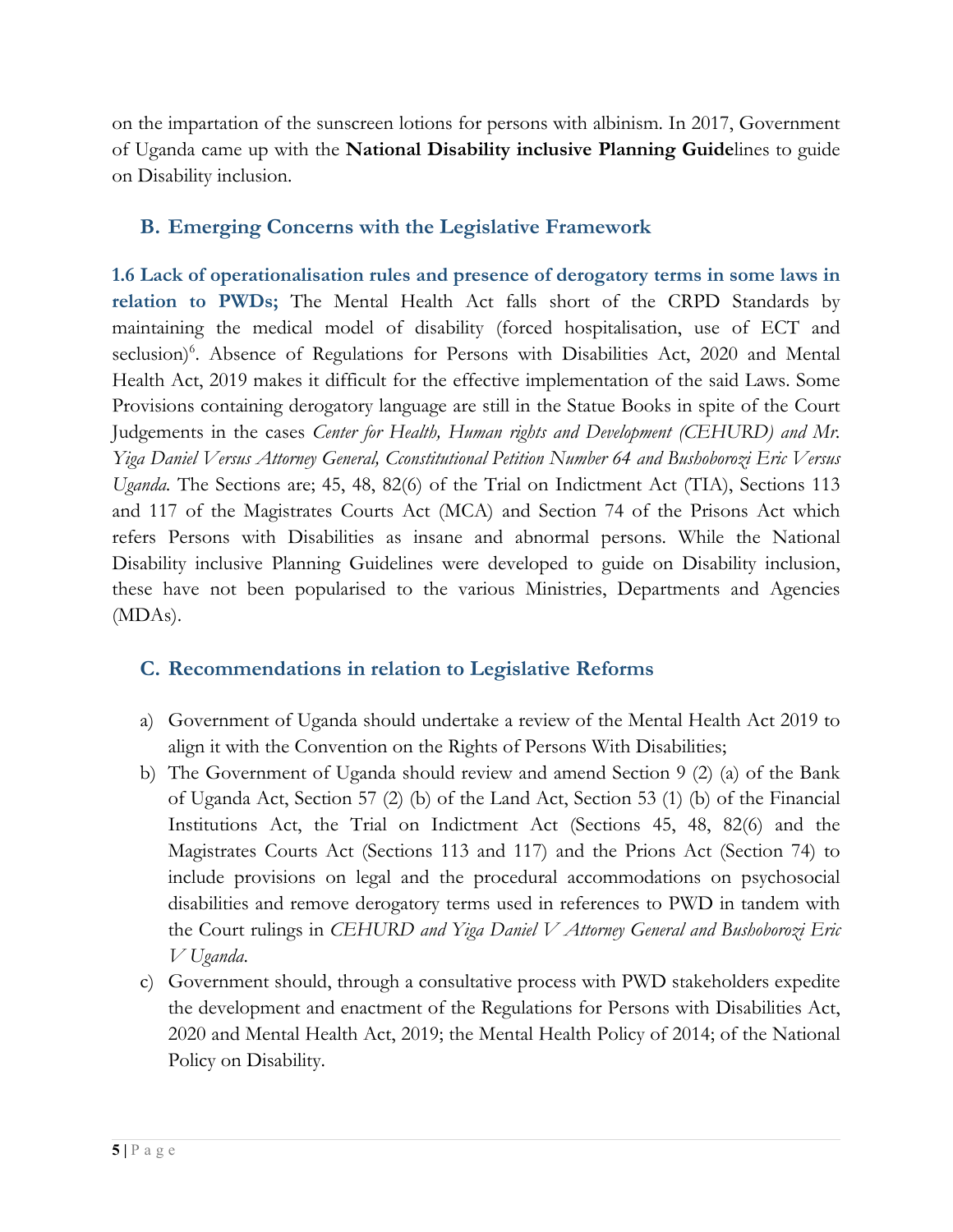- d) Government should roll out the National Disability inclusive Planning guidelines to various MDAs for their awareness and implementation.
- e) Government of Uganda should prioritise and implement fully the Community Mental Health Model as espoused under Section 3 (f) of the Mental Health Act -2019 in line with Article 19 of the CRPD.

# **A. Realising the rights of Women with Disabilities**

1.7 Government of Uganda also enacted and passed the Sexual Offences Bill-2020 which is <sup>a</sup> welcomed law to curb cases of sexual violence against women including the marginalised women with disabilities. In the same vein, the Parliament passed the Succession Law-2020 with clauses that repeal the provisions that deny women with disabilities equal opportunities in terms of legal capacity and decision making. Government also came up with the National Policy and Action Plan on the Elimination of GBV in Uganda which too shall help in the curbing of GBV cases against women with disabilities.

# **B. Emerging Concerns on Women With Disabilities**

1.9 However, there remains some pending Bills that are central to the promotion and protection of rights of women with disabilities. These include the Marriage and Divorce Bill which is still pending before Parliament. The Bill once passed shall consolidate the laws on marriage which shall remove the restrictions on legal capacity of women entering into marriage.

#### **C. Recommendations in relation to Women Disabilities**

- a) Government of Uganda should expedite the enactment and passing of the Marriage and Divorce Bill to further guarantee women with disabilities rights
- b) Government of Uganda should ensure that women with disabilities benefit from the provisions of the National Policy and Action Plan on the Elimination of GBV.

# **A. Progress Regarding the Rights of Children with Disabilities.**

1.10 Progressively, in the period under review, the Government of Uganda enacted the **Children Amendment Act, 2016** further strengthening the protection of the human rights and freedoms of children with disabilities in line with Article 7 of the CRPD. The Children Amendment Act of 2016 establishes the National Children'<sup>s</sup> Authority whose functions include monitoring the implementation of the Act and advises government on formulation of children rights Programs including those of children with disabilities. However, the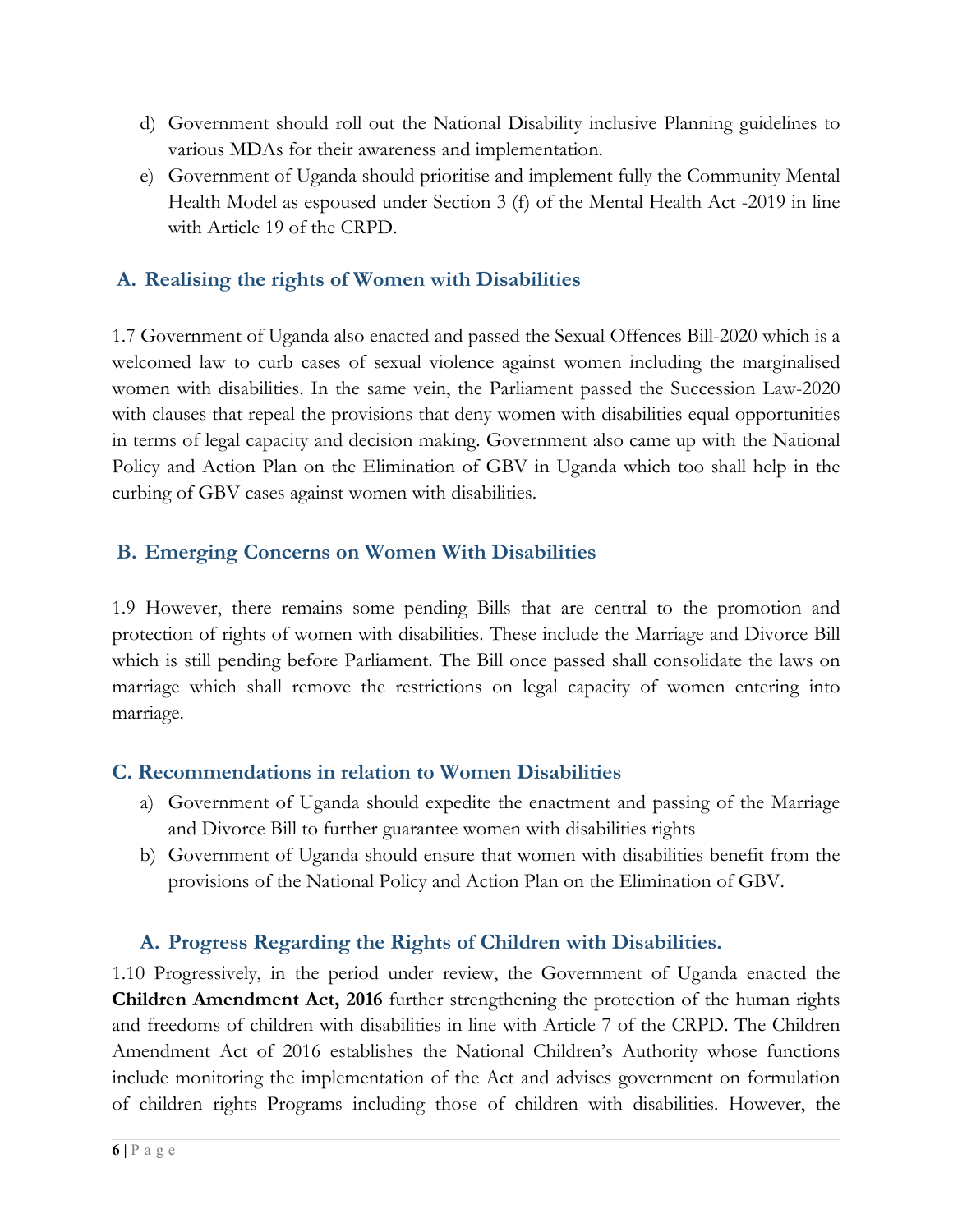Children Amendment Act, 2016 does not clearly spell out the duty of the State to ensure that children clearly enjoy their rights which is <sup>a</sup> contravention on Articles 4 and <sup>7</sup> of the CRPD.

1.11 Additionally, the Government of Uganda developed the **National Child Policy 2020,** which also protects children with disabilities. Also, the Government of Uganda has put in place the National Child Participation Strategy 2017/2018 to 2021/2022; and the National Strategy to end child marriage and teenage pregnancy 2014/2015 to 2019/2020. Government of Uganda also enacted the immunization Act of 2016 which also relates to children with disabilities.

## **B. Recommendations in relation to Children With Disabilities**

- a) Government of Uganda should enact Regulations to provide in clear terms the State duty in ensuring that Children with Disabilities access education services in Section 10 of the Children'<sup>s</sup> Amendment Act, 2016;
- b) Government of Uganda should further under the operationalization of the National Children'<sup>s</sup> Authority to provide oversight on implementation of the Children'<sup>s</sup> Act**.**

#### **A. Access to justice for PWDs.**

1.12 Worth noting are the various progressive Government initiatives that have been undertaken between 2016-2021 to enhance access to justice by the public and more so the PWDs. These include:

a) The National legal Aid Bill, 2019 which is pending before the Parliament. The Bill seeks to ensure that legal aid is prompt and effective, free and voluntary and accessible by all persons including Persons with Disabilities. In the same vein, Government of Uganda continues to strengthen the Justice Centres for the provision of legal aid to indigents.

b) The Justice Law and Order Sector (JLOS) developed the guidelines for mainstreaming disability in JLOS;

c) Government of Uganda enacted and passed the Administration of Justice Act, 2020 which enhances the independence of the judiciary as provided under Article 126 of the Constitution of Uganda-1995.

d) The Judiciary Rules Committee Chaired by the Chief Justice enacted the Judicature Rules for handling cases of PWDs who are embattled in legal disputes.

# **B. Emerging Human Rights Concerns on Access to Justice for PWDs**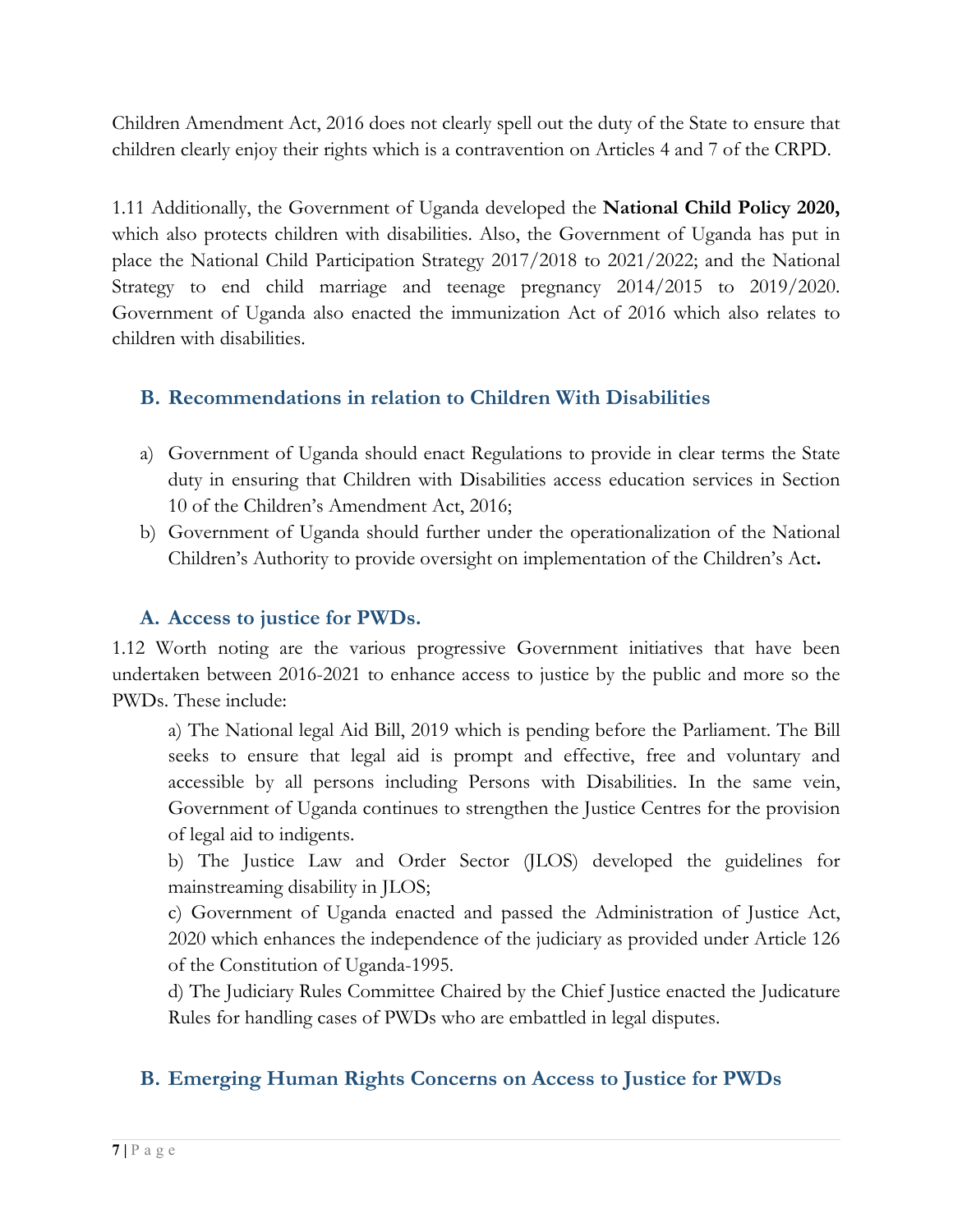1.13 Several provisions that limit access to justice particularly to persons with mental disabilities still remain in the statute books for example Sections 45 and 48 of the of the Trial on Indictment Act and Sections 113 and 117 Magistrates Courts Act. Physical access to some JLOS Institutions continues to impede access to justice by persons with disabilities<sup>7</sup> due to absence of ramps. Emmanuel Candia, an Advocate with physical disability petitioned Court on the inaccessible Court Premises in Mukono<sup>8</sup>, a decision of which is pending. Persons with hearing impairments including the deaf and hard of hearing continue to face communication challenges due to lack of sign language interpreters and captioners in the courts of law and police stations.

## **C. Recommendations relating to Access to Justice**

- a) The government of Uganda should repeal the impugned Sections of the Trial on Indictments Act and Magistrates Courts Act;
- b) Government should expedite the passing of the Legal Aid Bill to afford legal aid services to the indigent;
- c) Government should expedite the passing of the guidelines for mainstreaming Disability in the Justice Law and Order Sector; and the attendant Judicature Rules on handling cases of Persons with Disabilities;
- d) Government should implement the Building Control Act to improve on physical accessibility of the JLOS Institutions and other national buildings hosting public services.
- e) Government should ensure undertake massive sensitization of the construction industry stakeholders including engineers and architects on the requirements of the Building Control Act in relation to PWD physical accessibility to public building.
- f) Government should enhance the human resources of the police and the judiciary by providing for enough funds to recruit sign language interpreters in their structures.

# **A. Progress Relating to the Right to Education for Learners with Disabilities**

1.14 Government of Uganda is continuing with the provision of free Universal Primary Education and Universal Secondary Education which are also benefiting pupils and students with disabilities. There is continuing affirmative action scholarship of 64 slots for students with disabilities who have passed Senior six with more than two principle passes to study in public universities pursuant to Article 32 and 35 of the Constitution of the Republic of Uganda, 1995 as amended. Government has put in place the education response refugee plan to respond to the educational needs of refugees including refugees with disabilities.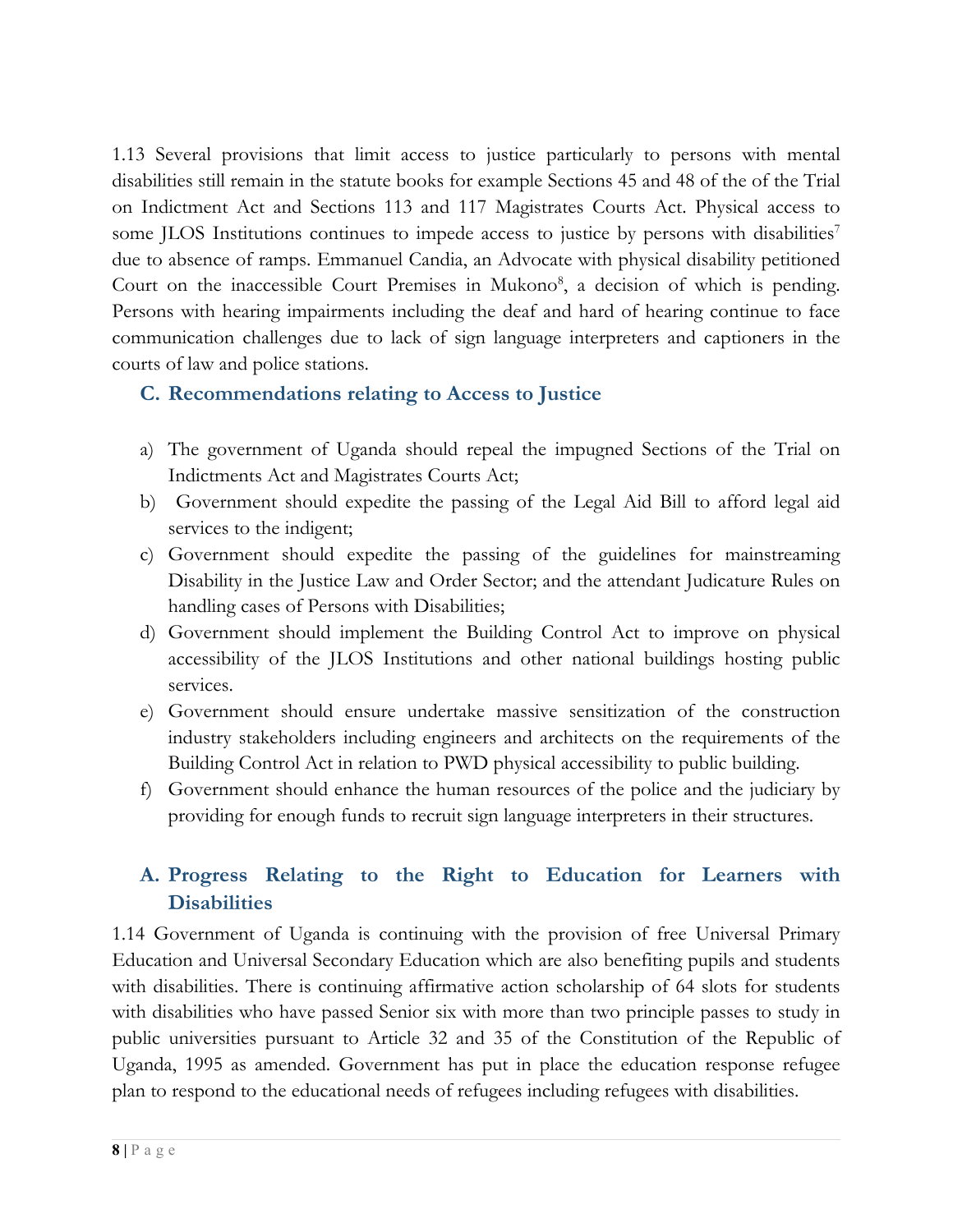1.15 The Students' Loan Scheme is in place to assist needy student'<sup>s</sup> access University education on <sup>a</sup> loan basis including those with disabilities. Besides, students with disabilities can access loan scheme without restriction on science courses compared to their nondisabled counter parts.

### **B. Emerging Human Rights Concerns on the Right to Education for PWDs**

1.16 However, there are inadequately skilled teachers in inclusive pedagogical education approaches in Uganda'<sup>s</sup> educational institutions. Additionally, there still exists physical and institutional barriers with less adherence to infrastructural design in relation to universal access. This has limited the participation of learners with disabilities. In the same vein, there are limited scholastic materials adaptable to the learning needs of children with special needs. This has led to school dropouts for girls and boys with special needs. This is further compounded by the inadequate supply of assistive devices and provision of supportive services for learners with special needs and teachers in schools.

1.17 Inadequate number of in service skilled teachers in Special Needs Education, and inappropriate transfers and placement of Special Needs Education qualified teachers in schools and Teachers Training Colleges. The above is partly attributed to inadequate funding to inclusive education programmes at different levels in the country; negative attitudes of parents towards supporting learners with disabilities in accessing education and delayed completion of the National Inclusive Education Policy.

# C. **Recommendations relating to the Right to Education for Learners with Disabilities**

- a) Government of Uganda should ensure operationalization of accessibility related laws, policies and guidelines in institutions of learning. This will encourage enrolment, retention and completion rate of pupils and students with disabilities;
- b) Government of Uganda should establish and maintain <sup>a</sup> sustainable scheme of retooling teachers through continuous professional development programs with appropriate skills and knowledge on inclusive education and equip schools with adaptive scholastic materials for effective learning of children with disabilities;
- c) Government of Uganda should expedite the completion of the National Inclusive Educational Policy and prioritize recruitment of qualified special need education teachers in Primary and Secondary Schools and Teachers Training Colleges.
- d) Government of Uganda should prioritise and fund disability related courses such as sign language interpretation, special needs education among others to increase on the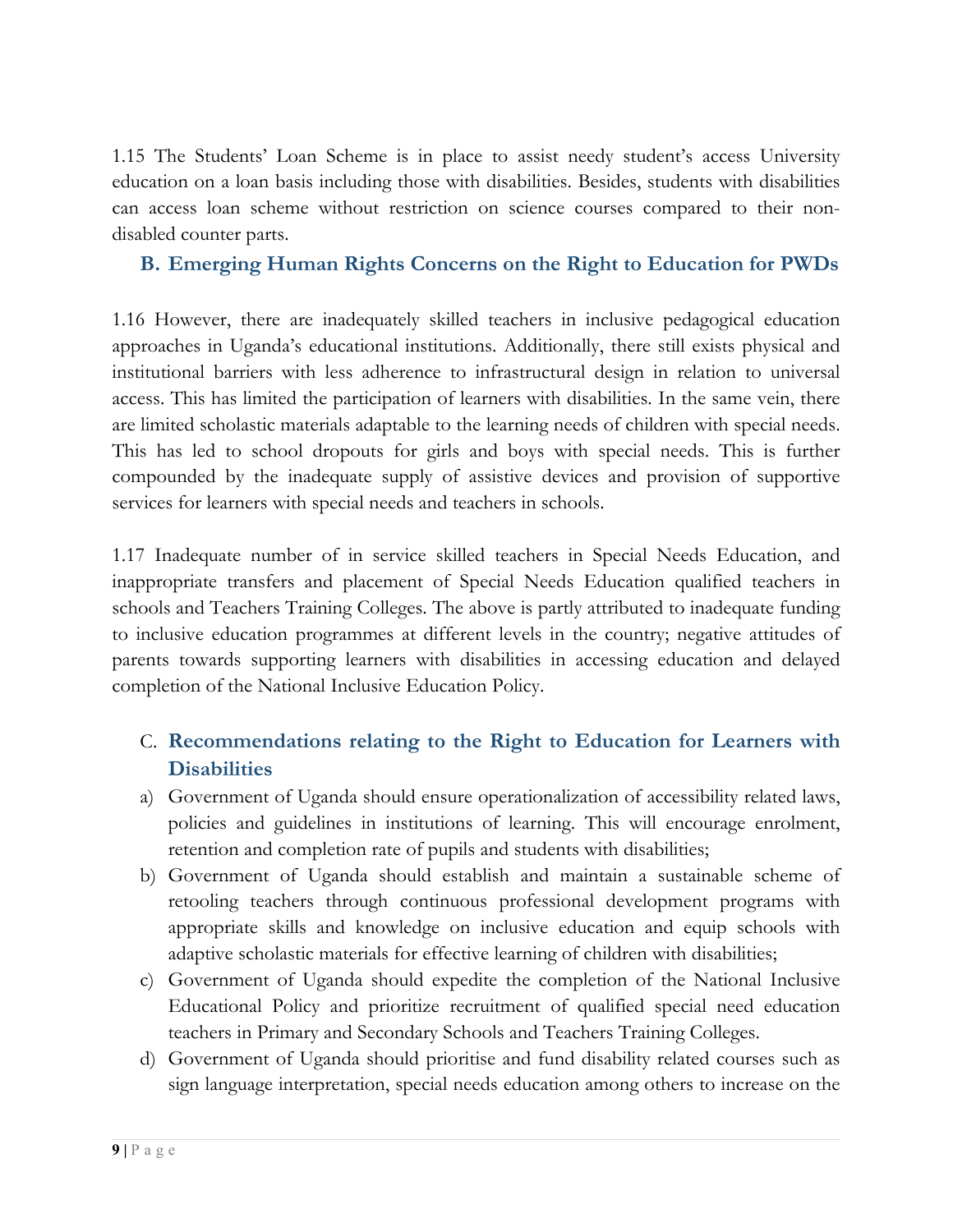number of professionals specialising in them.

# **A. Progress relating to Right to Health for PWDs**

1.18 there is lack of sign language interpreters in hospitals which makes it difficult for deaf persons to access medical services. The infrastructure of most of these hospitals is still poor with few ramps, disability friendly toilets and beds. The existing orthopaedic workshops are non-functional due to lack of financial support from the government ye<sup>t</sup> they are the only centers that produce mobility appliances and support rehabilitation services for Persons with Disabilities in Uganda. For instance, the only workshop at Mulago referral hospital has no capacity to produce the necessary devices.

#### **Recommendations**

Government should increase budget allocations towards the functionality of the orthopaedic workshops across the country to enable Persons with Disabilities live with respect and dignity in Uganda. Government should improve on the physical infrastructure of the hospitals and various Health Centres in the Districts. Government should incorporate sign language interpreters in the salary structures for placement in the various hospitals across the country. Government should include the specific needs of people with albinism within the national Minimum Health Care Package (MHCP), with national budget allocation for high SPF sunscreen and low vision aids. There is need to include the needs of people with albinism in the state cancer policy. This should include making cryotherapy available across the country to treat early-stage cancers and ensuring that hospital equipment is working and increasing the number of dermatologists nationally.

# **A. Regarding the Right to Employment and Social Protection for PWDs**

1.20 The National Health Insurance Policy has been passed by Parliament awaiting assent by the President to enhance social protection among others to Marginalized groups including Persons with Disabilities. Further, the Government commenced on <sup>a</sup> national economic transformation Program code named *Emiyoga* which is being implemented at the *Parish Level* and is targeting marginalised groups of the population, among other Persons with Disabilities. Since 2009, the government has set aside <sup>a</sup> special grant for PWDs to tackle poverty.

#### **Social Protection**

1.21 In other mainstream programs like Uganda Women Entrepreneurship Program (UWEP), Youth Livelihood Program (YLP) and Operation Wealth Creation (OWC), Persons with Disabilities have been encouraged to participate with <sup>a</sup> view of pulling them from poverty. There is <sup>a</sup> National SACCO for Persons with Disabilities for the members to benefit. The SACCO is exclusively managed by Persons with Disabilities under the National Council for Persons with Disabilities. However, currently the SACCO survives on only member contributions without government input.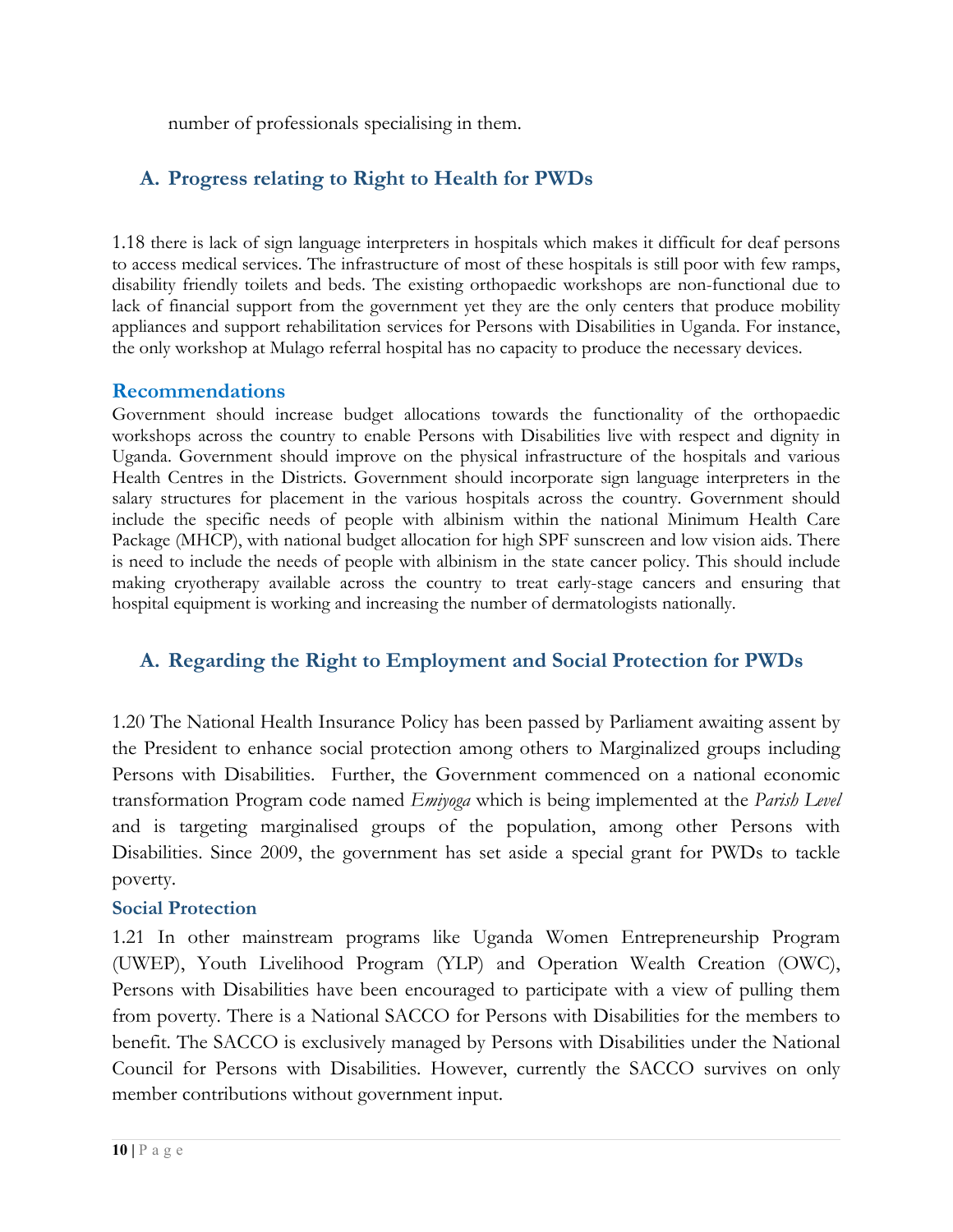## **B. Emerging Human Rights Concerns**

1.22 Whereas there are mainstream programs that benefit PWDs, the implementation of these programs has not benefited Persons with Disabilities due to <sup>a</sup> number of deterrent requirements to be fulfilled by the beneficiaries 9 . Government has not ye<sup>t</sup> put in place job quota system to enable qualified Persons with Disabilities access employment on an equal basis with their non-disabled counter-parts. In this situation, the youth with disabilities have been most affected with many of them going unemployed despite their high qualifications.

# **C. Recommendations relation to Employment of PWDs**

- a) Government should strengthen partnership with Organizations of Persons with Disabilities in the implementation of the social protection programs for the benefit of Persons with Disabilities;
- b) Government should set up <sup>a</sup> quota system to enable the employment of qualified PWDs.
- c) Government of Uganda should strengthen the National Disability SACCO by financing it annually.
- d) Government of Uganda should strengthen its data collection mechanisms to ensure that there is disaggregated data reflecting the state of PWDS in various spheres such as education, health and employment among others.
- e) Government of Uganda should undertake <sup>a</sup> comprehensive national plan of mass sensitization and awareness raising about disability rights within the populace to counter the stigma and discrimination of persons with disabilities.

# **A. Regarding National monitoring and implementation of PWD related Aspects**

1.23 There is <sup>a</sup> *co*ntinued representation of Political leaders of Persons with Disabilities from the grass root to the National Levels. Persons with Disabilities have been appointed by Government on key Government positions. For example, Safia Naluule Juuko was appointed the Chairperson Equal Opportunities Commission.

# **B. Emerging Human Rights Concerns**

1.24 However, budgetary allocations to the Disability specific Departments for example to the National Council for Persons with Disabilities and to the Department of the Disability and Elderly at Ministry of Gender, Labour and Social Development MGLSD which would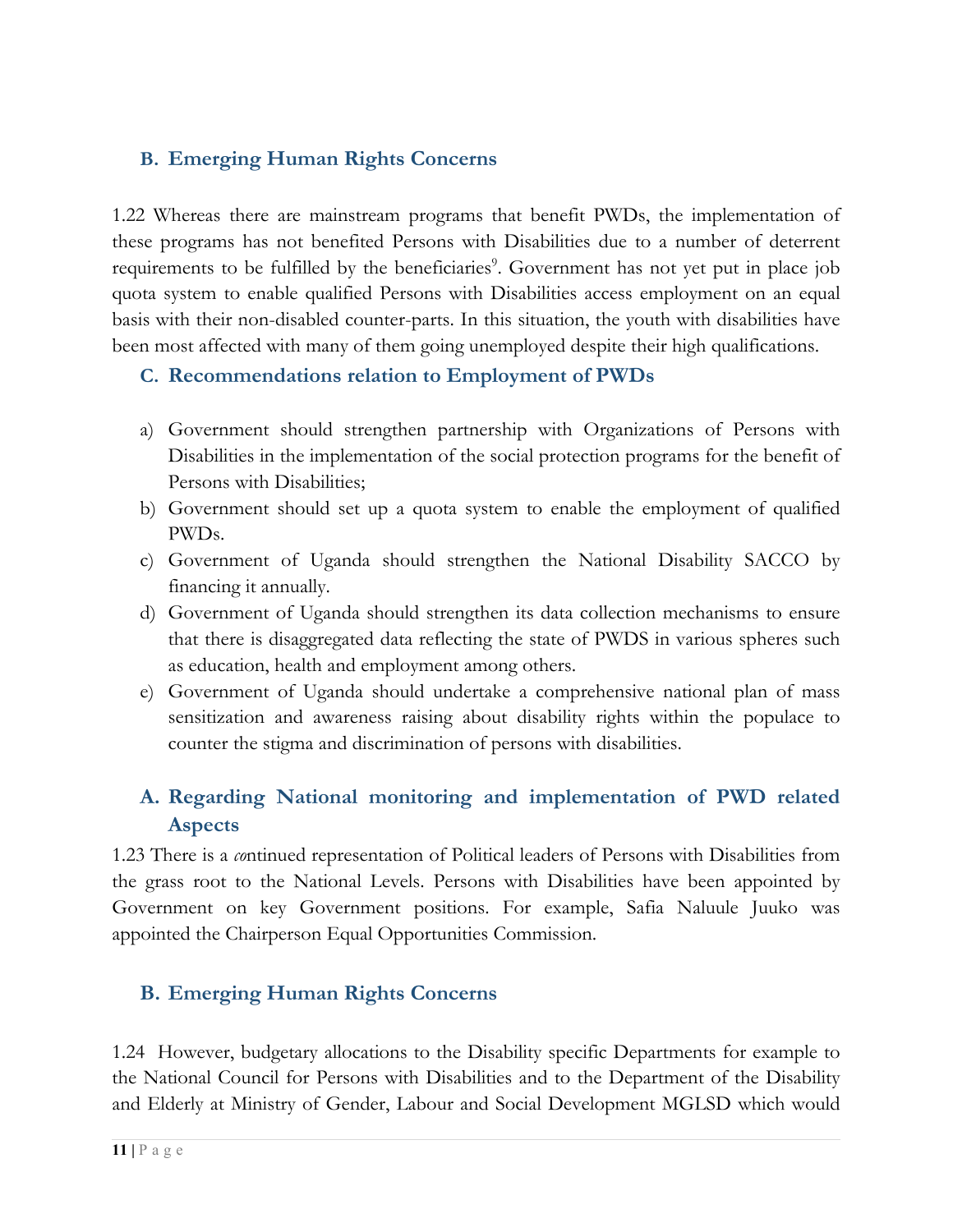fast truck the implementation of Disability Rights are inadequate. The Department of Special Needs under Ministry of Education and Sports, Department Mental Health Division under Ministry of Health all have meagre budgets. These greatly affect the promotion and protection of the rights of PWDs particularly to Health as envisaged under Article 25 of the CRPD. There are capacity gaps on issues of PWDs and advocacy by staff in Ministries, Departments and Agencies (MDAs) of Government. This has resulted into low prioritization of Disability issues.

#### **C. Recommendations**

- a) Government should build and strengthen the capacity of Ministries Departments and Agencies on Disability issues so as to enhance their inclusion in planning;
- b) Government should increase Annual budgets of the Disability specific Ministries Departments and Agencies to enhance implementation of the rights of Persons with Disabilities and mainstreaming of Disability across the programs.
- c) Government should consider recruitment of health professionals with specialised disability related expertise at the various health centre levels including at national referral hospitals. These include among others dermatologists that deal with albino related health aspects.
- d) Government of Uganda should recruit sign language interpreters at various health centres, at the least, at all national referral hospitals and health centre IVs to ease communication between health professionals and the PWDs who seek medical services.
- e) Government of Uganda Should develop measures of ensuring access to information by PWDs-the deaf, blind and deaf blind especially in situations of emergencies such as the COVID-19 pandemic.

#### **A. Progress Regarding Treaty ratification on PWD Rights and Freedoms**

1.25 Uganda ratified the Marrakesh Treaty and has gone ahead to domesticate the same under the Persons with Disabilities Act, 2020. Government has started the process of reviewing the Copy Right Laws especially the Copyright and Neighbouring Rights Act, 2006 to cater for the interest of the blind to access to published works.

# **B. Emerging Human Rights Concerns concerning PWD Treaty Obligations**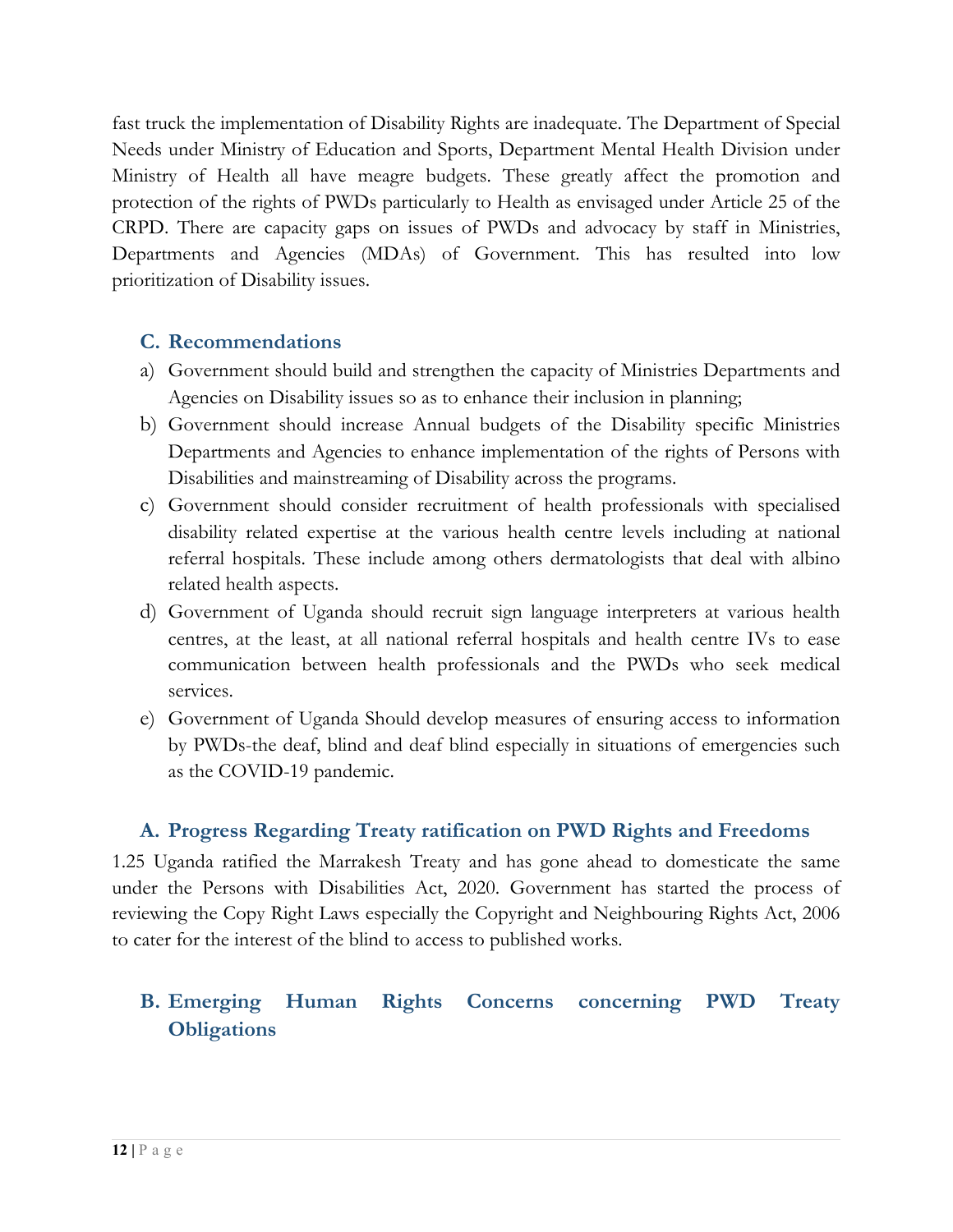1.26 However, whereas there are initiatives at the Regional and Sub Regional level to enhance protection of the rights of PWDs, Government of Uganda has not showed commitment to the ratification and accession of Treaties including the Protocol to the African Charter on Human and Peoples Rights on the Rights of PWDs and the East African Protocol on the Rights of Persons with Disabilities.

1.27 Besides, Uganda has not fully complied with her reporting obligations to the CRPD Committee under Article 35 of the CRPD which requires it to submit reports every four years following submission after the initial state report. The Government of Uganda is meant to submit <sup>a</sup> consolidated state report to the CRPD Committee in 2022.

#### **C. Recommendations on PWD Treaty Related Obligations**

- a) Government of Uganda should consider ratification of the Treaties at the Regional and sub regional level to strengthen the Mechanisms for protection of the Rights of Persons with Disabilities;
- b) Government should undertake <sup>a</sup> national consultative process in compiling all the pending reports to the CRPD Committee in 2022. This will strengthen cooperation with the CRPD Committee.

#### **REFERENCES**

#### **A. Published Reports**

Equal Opportunities Commission (EOC), 2018, Status report on the implementation of Human Rights of Persons with Disabilities in Uganda.

My Story Initiative, All Laws must be Pro-UN CRPD; The Mental Health Act 2019 is No Exception.

National Population and Housing Census report, 2014

Prof. B. K. Twinomugisha, <sup>a</sup> Health and Human Rights Critic of the Mental Health Act, 2019.

Uganda Functional Difficulties Survey report, 2016

UNAPD, 2020, A review of YLP Programs from the Disability lens.

#### **B. Legal Instruments**

Constitution of the Republic of Uganda, 1995 as amended. United Nations Convention on the Rights of Persons with Disabilities (CRPD)

#### **C. Newspaper Articles**

<https://www.monitor.co.ug/uganda/news/national/mp-nalule-appointed-new-eoc-boss-3365044> [https://www.monitor.co.ug/Business/Auto/Inaccessible-courts--an-injustice--to--](https://www.monitor.co.ug/Business/Auto/Inaccessible-courts--an-injustice--to--PWDS/688614-5278350-gv8pvk/index.html) [PWDS/688614-5278350-gv8pvk/index.html](https://www.monitor.co.ug/Business/Auto/Inaccessible-courts--an-injustice--to--PWDS/688614-5278350-gv8pvk/index.html).